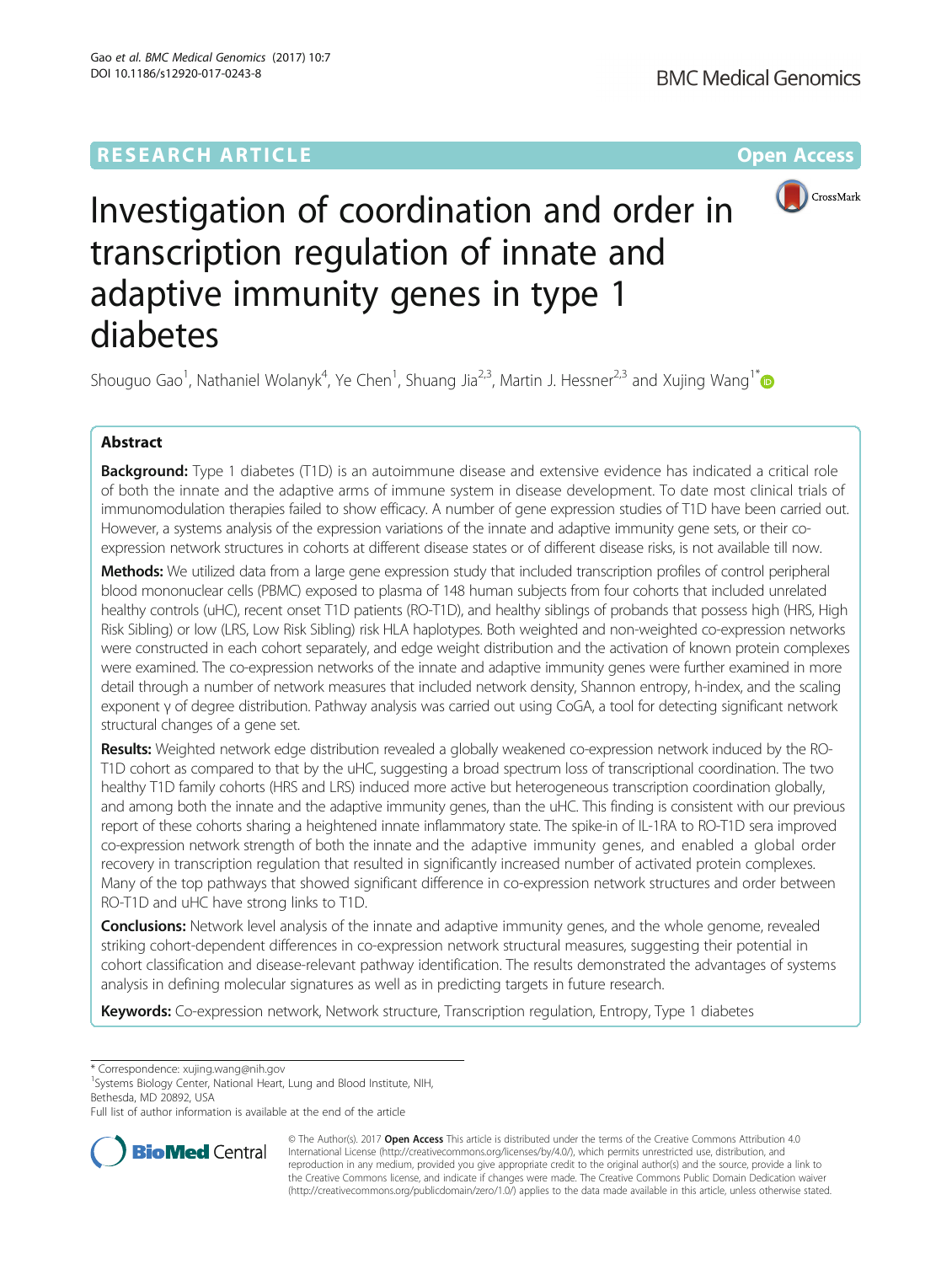## Background

High throughput technologies that allow comprehensive molecular profiling at multiple levels, including the microarrays and next generation sequencing, are now in routine research use. One major challenge in systems biology is to quantitatively define the molecular states from such profiles and link them to the physiological or pathological conditions under study, and hence to identify the most relevant pathways and gene sets to complex traits, and to dissect underlying genetic architecture of the latter. Along this direction, in initial studies, sets of differentially expressed genes were used to define the molecular "signature" of a system. Genes and proteins work together in pathways or functional modules, and physiological and pathological perturbations have been shown to act through these functional units. A number of approaches have therefore been proposed to rank pathways or responsive network modules relevant to phenotype variations, including gene set enrichment analysis [\[1](#page-12-0)–[3](#page-12-0)]. At first, most pathway analysis approaches treated genes as being independent, ignoring their interaction relationships. The molecular state of a pathway was often defined by taking the aggregate (or mean) of individual gene scores [[4](#page-12-0)]. More recently, a number of new metrics have been proposed to either bias the contribution from individual genes with their topological positions in the network [[1, 2](#page-12-0)], or to incorporate directly in the definition network structural measures [[5](#page-12-0)–[9](#page-12-0)].

In this study, utilizing a large human transcription expression data set of Type 1 Diabetes (T1D), we investigate network measures that may capture the variations of a gene set and its associations to disease. T1D is an autoimmune disease that results from the immune destruction of the insulin producing pancreatic islet β-cells. It is one of the leading chronic diseases in children. As in the study of many other complex diseases including cancer [\[10](#page-12-0)], a number of efforts have been made to develop gene expression based molecular signatures of disease, including those from us [\[11](#page-12-0)–[13](#page-12-0)]. The goal is to identify biomarkers that can sensitively detect and differentiate disease processes, shed light on disease mechanisms, and hence guide the development of new intervention protocols and therapies. In a disease like T1D, where the affected human tissue (pancreatic islets) are not readily accessible (unlike cancer), peripheral blood remains the most accessible resource and represents a practical, minimally invasive surrogate for biopsy material [[14](#page-12-0)–[16](#page-12-0)]. However, the complex milieu of disease mediators, mainly cytokines, chemokines and other immune modulators, is often too diluted in periphery for direct detection. We have developed an alternative approach by profiling the transcription responses of control peripheral blood mononuclear cells (PBMC) provoked by these mediators [\[11](#page-12-0), [13](#page-12-0), [17](#page-12-0)–[19](#page-12-0)]. Both the direct and the indirect gene expression profiling studies repeatedly indicated an innate proinflammatory transcriptional signature in T1D [[11](#page-12-0), [13](#page-12-0)–[16\]](#page-12-0).

The immune system consists of two arms: innate and adaptive. Together they identify and eliminate foreign pathogens, with the innate immune response responsible for the first line defense and protection from invading foreign agents, initiating and regulating the subsequent adaptive responses, which in turn is critical to control innate inflammation. In an autoimmune disease like T1D, overactive immune responses fail to differentiate the self from the non-self, and disease progression requires cell types from both the innate and adaptive immune systems. Indeed growing evidence suggests that dysregulated innate and adaptive immune responses contribute to autoimmune disorders including T1D [[20, 21](#page-12-0)]. Studies in both animal models and humans have suggested that activation of innate immunity genes in the islets, innate immune response signaling pathways, induction of inflammatory cytokines and activation of adaptive immune responses, play a direct role in the pathogenesis of T1D [\[22](#page-12-0)–[25](#page-12-0)]. For instance, T1D patients and their family members produce more IFNα in response to Toll-like receptor-9 stimulation than uHC, despite having fewer peripheral dendritic cells [\[26](#page-12-0)]. Gene expression studies of T1D, including both those that directly study patients's blood cells and those that study the induced transcrption profiles in surrogates, have poininted to the inovlvedment of a number of inflammation and regulatory genes [\[12](#page-12-0)– [16](#page-12-0), [27\]](#page-12-0). In our previous studies we consistently observed that diabetics and their unaffected family members possess a heightened baseline innate inflammatory state centered on the interleukin 1 (IL-1) signaling [[12](#page-12-0), [13\]](#page-12-0). Despite of these findings, a systems analysis of innate and adaptive immunity genes is still not available, and how the disease is triggered and progresses remains incompletely understood.

Among the proinflammatory cytokines, IL-1, long known to directly cause β-cell dysfunction and death, has been the target for T1D therapy in several major clinical trials including the Anti-Interleukin-1 in Diabetes Action (AIDA) and TrialNet Canakinumab (TN-14) trials [[28](#page-12-0), [29](#page-12-0)]. Strong preclinical evidence supporting the design of these trials included the elevated circulating levels of IL-1 being an effective biomarker of T1D disease course, and the reduced incidence of T1D in animal models upon in-hibition of IL-1 [\[29\]](#page-12-0). Unfortunately, like most other clinical trials for T1D and for complex diseases in general, blockade of IL-1 did not show efficacy in T1D despite the strong preclinical evidence [\[28, 30](#page-12-0)]. While there are many factors that could have confounded the outcomes of IL-1 antagonism in these trials and should be controlled, such as the age-dependent heterogeneity in disease course, timing of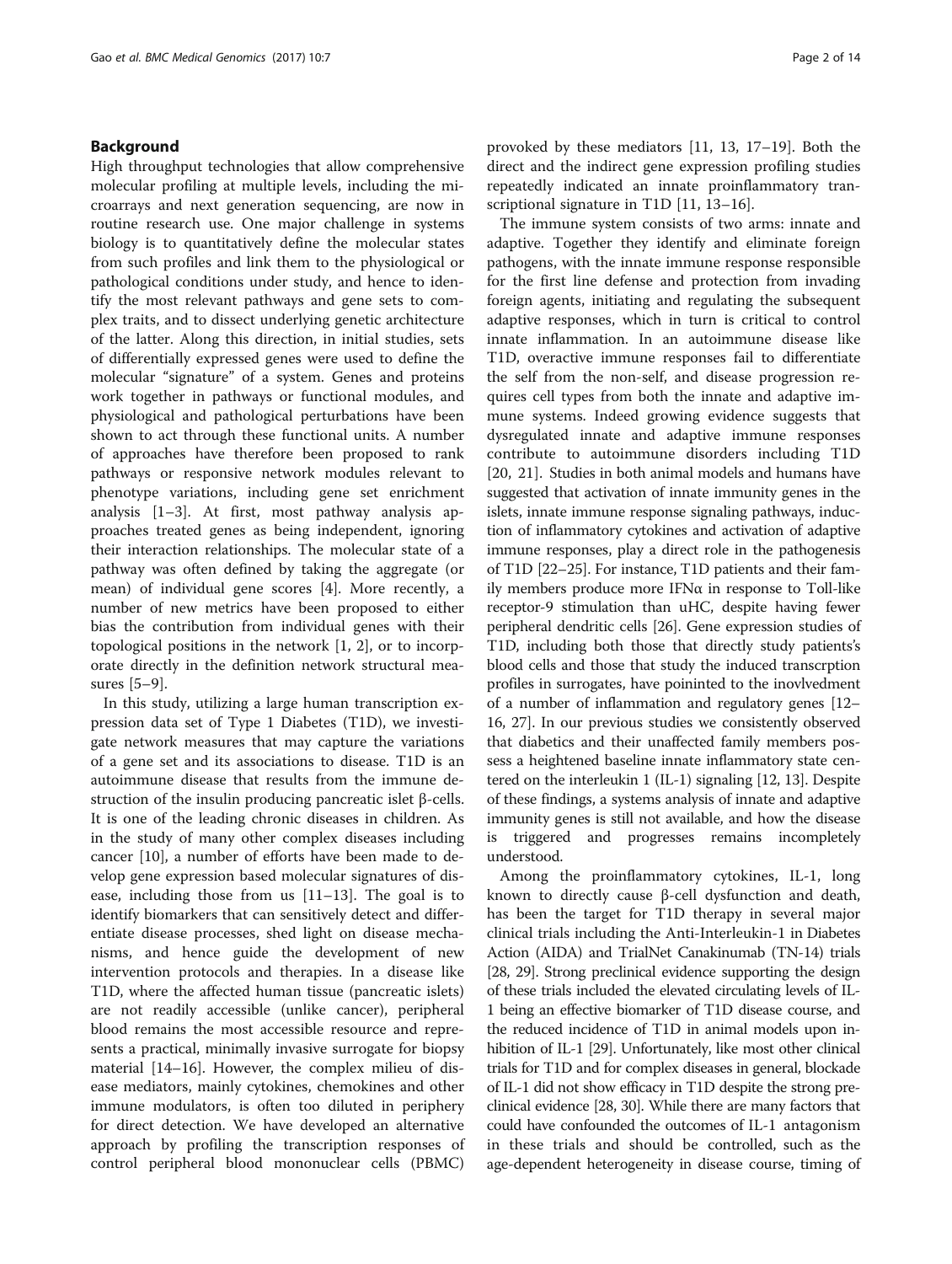<span id="page-2-0"></span>drug delivery, etc. [[28](#page-12-0), [31\]](#page-12-0); it is generally agreed that a more systems approach to immunomodulation is needed and future clinical trials should focus more on combination therapy development [\[28](#page-12-0), [30](#page-12-0)–[32\]](#page-12-0). A more holistic view is needed of the cell types and soluble factors involved in immune dysregulation that lead to β-cell loss in T1D. Using global transcriptional analysis, in a recent report we showed that correct immunomodulation by IL-1 antagonist therapy is evident in the AIDA and TN-14 subjects, although the therapy did not produce obvious clinical benefit [\[33](#page-12-0)].

In this report, using the gene expression data from our previous studies [\[11](#page-12-0), [13](#page-12-0)], we investigate the till now unexplored co-expression network structure and protein complex activation in three T1D family cohorts and compared them to the uHC. We will carry out both global investigations as well a focused and systematic investigation of the adaptive and innate immunity gene sets. New disease-relevant pathway analysis will be performed using the CoGA tool [\[34](#page-12-0)], which emphasizes on the variations in structural orders of pathway networks.

## Methods

## Gene expression data

Human T1D gene expression data came from our previous studies [\[11](#page-12-0)–[13](#page-12-0)], which is accessible through GEO with accession number GSE52724 and GSE35725 ([http://](http://www.ncbi.nlm.nih.gov/geo/query/acc.cgi?acc=GSE52724) [www.ncbi.nlm.nih.gov/geo/query/acc.cgi?acc=GSE52724,](http://www.ncbi.nlm.nih.gov/geo/query/acc.cgi?acc=GSE52724) [http://www.ncbi.nlm.nih.gov/geo/query/acc.cgi?acc=GSE357](http://www.ncbi.nlm.nih.gov/geo/query/acc.cgi?acc=GSE35725) [25](http://www.ncbi.nlm.nih.gov/geo/query/acc.cgi?acc=GSE35725)). Details of cohort recruitment, demographics, and experimental protocols were published previously [[11](#page-12-0), [13](#page-12-0)]. Taken these two data sets together, we further restrict the age at the time of study to be between 6 and 20 years old. The data contains transcription profiles of cryopreserved PBMC responding to the sera from 148 human subjects belonging to one of the following cohorts:

- (1) 44 unrelated Healthy Controls (uHC) with no familial history of any autoimmune/autoinflammatory disorder,
- (2) 46 Recent Onset T1D (RO-T1D) patients. Blood samples were collected after stabilization on exogenous insulin 2–7 months after diagnosis,
- (3) 28 autoantibody negative siblings of T1D patients that are of high genetic risk (with DR3/4 haplotypes of HLA) for T1D (HRS), and
- (4) 31 autoantibody negative siblings of T1D patients of low genetic risk (with non-DR3/4 HLA genotypes) for T1D (LRS).

All subjects were Caucasian, with no two subjects from a same family. All cohorts were well matched for age and gender [[12\]](#page-12-0). Additionally, the transcription

profiles induced by 38 of the RO-T1D sera spiked in with the Interleukin-1 Receptor Antagonist (IL-1RA) were also obtained. We previously observed elevated IL-1A in the plasma of RO-T1D (and LRS and HRS) [\[11](#page-12-0)]. Both IL-1A and IL-1B bind IL-1 receptor and induce the inflammation signal. IL-1RA is a natural inhibitor of the pro-inflammatory effect of IL-1 that blocks activity of both IL-1A and IL-1B and were found able to modulate IL-1 − dependent inflammation transcription signature induced by plasma collected from RO-T1D patients [[12\]](#page-12-0).

In total expression measurements are available for 21,998 genes (with unique Entrez gene IDs) after quality filtering. In this study, to reduce noise in data, we kept the top 15,000 genes that exhibit the highest expression variation across all samples.

## Compilation of genes important to innate and adaptive immune responses

Genes deemed by Gene Ontology (GO, [www.geneonto](http://www.geneontology.org/)[logy.org](http://www.geneontology.org/)) to be involved in the following Biological Processes (BP) were collected: innate immune responses (GO0045087), and the regulation of (GO0045088), positive regulation of (GO0045089), and negative regulation of (GO0045824), innate immune responses; adaptive immune responses (GO0002250), and the regulation of (GO0002819), positive regulation of (GO0002821), and negative regulation of (GO0002820), adaptive immune responses. The complete list of genes in these eight categories, together with their between-cohort difference and statistical significance are summarized in Additional file [1:](#page-11-0) Table S1 Innate & adaptive immunity genes.

#### Co-expression network analysis

Both weighted and non-weighted co-expression networks were constructed. In a weighted co-expression network in cohort  $l$  ( $l = 1, 2, 3, 4$ ), nodes were the genes, and its edge weight matrix was given by

$$
w_{ij}^l = abs\left(r_{ij}^l\right),\tag{1}
$$

where  $r_{ij}^l$  is the Pearson correlation between gene *i* and *j* in cohort l, and abs standard for "absolute value". In a non-weighted un-directed co-expression network, its adjacency matrix  $A^l = (A_{ij}^l)$  was defined by

$$
A_{ij}^l = \begin{cases} 1, & \text{if } abs\left(r_{ij}^l\right) > r_0 \\ 0, & \text{other wise} \end{cases} \tag{2}
$$

The diagonal elements were set to 0. In this study we used the hard-thresholding approach, and chose  $r_0 =$ 0.75, which is around 3 standard deviations above mean abs( $r_{ij}^l$ ) in all cohorts *l*, when networks were constructed using 20 randomly selected samples in each cohort (to remove sample size effect).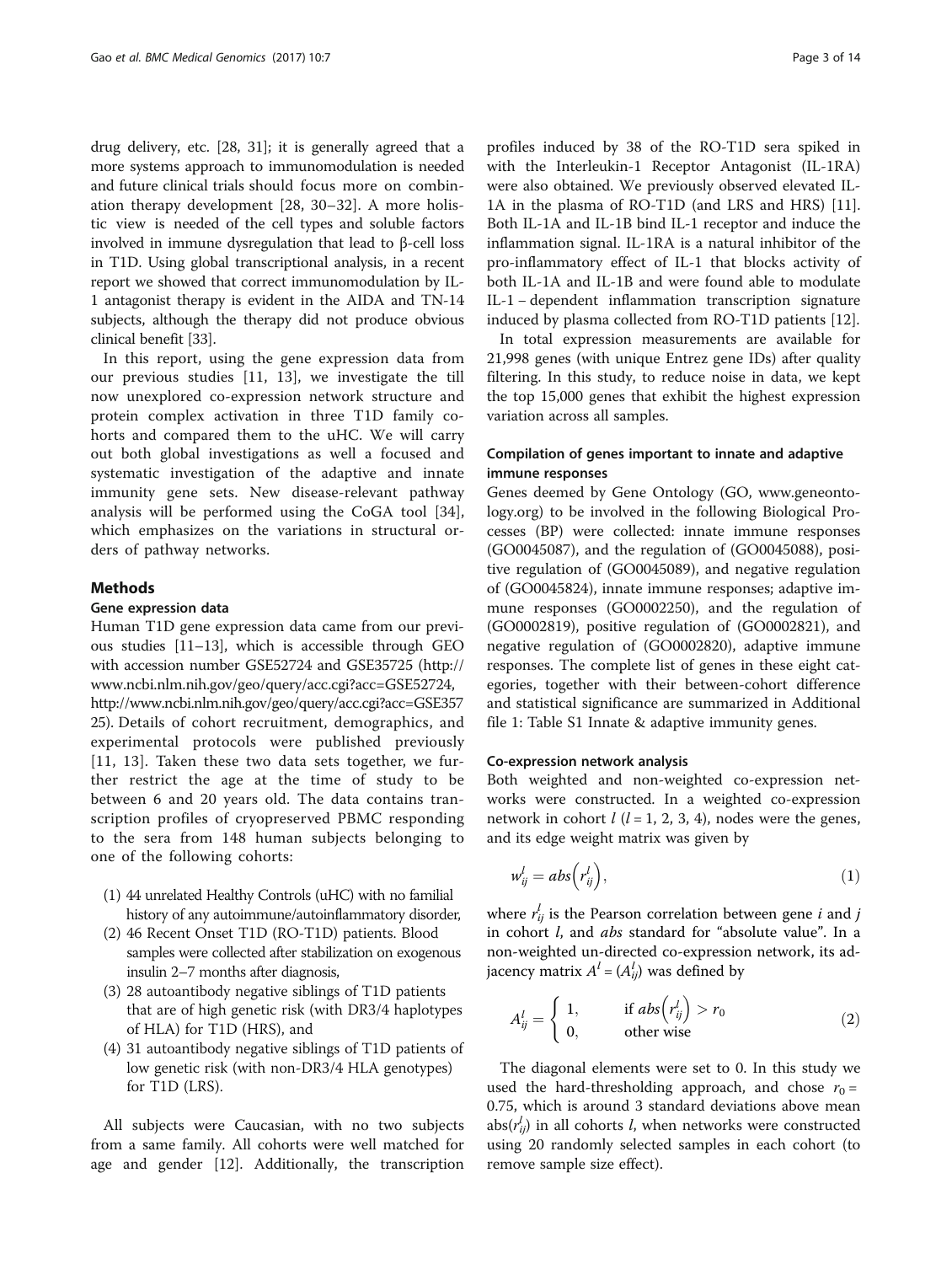Density of binary networks was calculated using

Network density 
$$
=\frac{1}{\frac{1}{2}N(N-1)} \left( \sum_{i=2}^{N} \sum_{j=1}^{i-1} A_{ij} \right) \times 100\%,
$$
 (3)

where  $N$  is the network size.

The degree of disorder (or the heterogeneity) in network edge distribution was assessed using Sole and Valverde's formulation of Shannon entropy of complex networks [[35](#page-12-0)]. For a network with adjacency matrix  $A = (A_{ii})$ , the degree  $k_i$  of a node *i* is given by:

$$
k_i = \sum_{all \ j \neq i} A_{ij} \tag{4}
$$

If  $P(k)$  describes the network degree distribution, then the average degree  $k = \sum_{all} k \cdot P(k)$ . It follows that the distribution of the remaining degree [[36\]](#page-12-0) can be calculated from

$$
q(k) = \frac{(k+1)P(k+1)}{\langle k \rangle},\tag{5}
$$

and the Shannon entropy of this network is given by:

$$
H(q) = -\sum_{k=1}^{N-1} q(k) \log(q(k))
$$
 (6)

 $H(q)$  provides an measure of the network's heterogeneity in edge distribution.

If a network is scale free, namely, its degree distribution would depend on node degree in the form of  $P(k) \propto$  $k^{-\gamma}$ , where  $\gamma$  is the scaling exponent, and can be determined from the slope of a linear regression of the log- $\log$  plot of  $P(k)$  versus k.

To further examine the structural order of coexpression networks, we also borrowed the concept of h-index that is widely used in scientific publication citation networks [\[37\]](#page-12-0). The h-index of a scientist is defined to be x, if he/she has published at least x papers with x or more citations each. It is designed to capture both the productivity of a scientist, and the impact of his/her work. It has been applied to study the relative importance of biomolecules such as the emergence of pathogens [[38\]](#page-12-0). A recent report found that in a number of social and manmade networks, the h-index is advantageous at capturing the spreading influence of nodes when compared with node degree or coreness [[39](#page-12-0)].

## Protein complex activation analysis

Protein complex (PC) annotation were obtained from the CORUM database [\[40\]](#page-12-0) [http://mips.helmholtz-muenchen.](http://mips.helmholtz-muenchen.de/genre/proj/corum/index.html) [de/genre/proj/corum/index.html](http://mips.helmholtz-muenchen.de/genre/proj/corum/index.html)). This data contained 1846 human complexes, 572 of which are involved in transcription. Activation of protein complexes were assessed through degree of co-activation of their members. First, non-weighted co-expression networks were constructed for each PC, by defining its adjacency matrix AP (standing for Adjacency-Protein complex) in cohort  $l$  to be:

$$
AP_{ij}^l = \begin{cases} 1, & \text{if } r_{ij}^l > r_{bg}^l + 2.5 \sigma_{bg}^l \\ 0, & \text{other wise} \end{cases} \tag{7}
$$

Where  $r_{bg}^l$   $\sigma_{bg}^l$  are mean and standard deviation of  $r_{ij}^l$ for all proteins pairs that do not appear simultaneously in any known PC. Next, the largest connected component in the co-expression network was identified. Lastly, a PC is considered activated if the largest connected component covered at least 50% of its members. Note that our approach is different from protein complex enrichment analysis proposed by others [\[41](#page-12-0)], in that we emphasized on co-activation of gene pairs instead of individual genes. Also note that definition in Eq. (7) did not take absolute value of the correlation coefficient, because members in an activated PC are expected to be positively correlated [\[42\]](#page-12-0).

#### Statistical and pathway analysis

Statistical analysis of the gene expression data was carried out as previously described [\[11, 13\]](#page-12-0). Basic pathway analysis were carried out using Gene Set Enrichment Analysis (GSEA) [[3\]](#page-12-0). Gene sets and pathways whose coexpression network showed significant structural changes between different cohorts were identified using CoGA [[34](#page-12-0)]. It identifies groups of "differentially *associated*" genes between two conditions, through evaluation of the Jensen-Shannon divergence in the graph spectral entropy of the two corresponding co-expression networks [[34](#page-12-0)].

#### Results

## Global order decay in transcription regulation in recent onset diabetics

Co-expression networks generated from cross-sectional cohorts are good proxies to study the organizations and order in transcription regulation. We first constructed weighted co-expression networks. To eliminate potential bias brought by the different cohort sample sizes, we randomly sampled 20 subjects from each cohort 20 times, and determined the means and standard deviations of the measures. All edges were partitioned into 20 evenly distributed bins based on their mean weight (from the 20 random samplings). To examine the difference in cohorts and to highlight the deviations from what would be expected in normal individuals, we contrasted the 3 T1D family cohorts (RO-T1D, HRS, and LRS) against uHC, and the results were given in Fig. [1](#page-4-0).

Overall there are less co-expression coordination induced by the RO-T1D sera than that by the uHC sera, with more number of weak edges and significantly less number of strong edges. The number of edges with correlation above 0.85 was over 30% less, and the number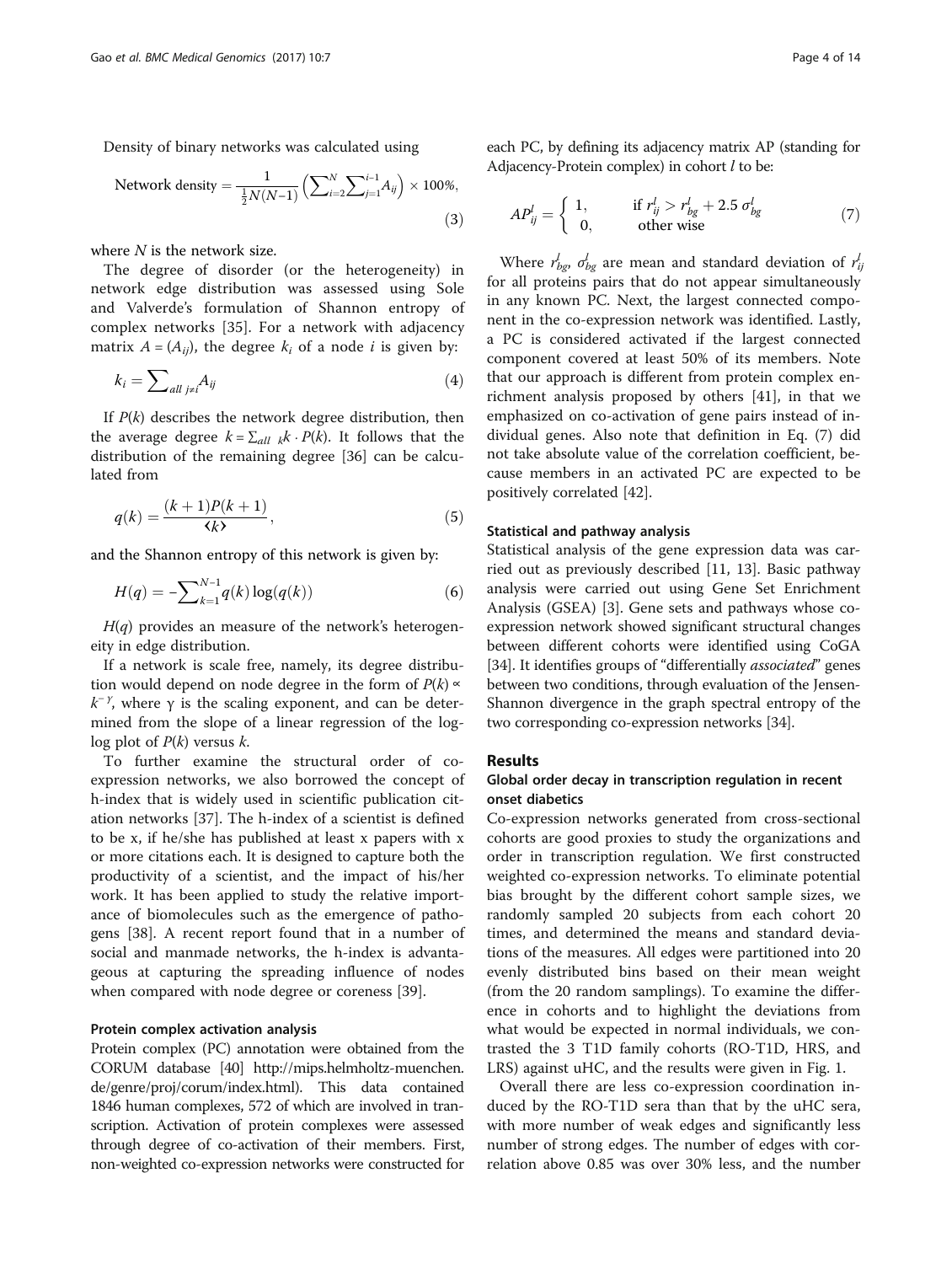<span id="page-4-0"></span>

above 0.75 was  $\sim$ 16% less. The significance in the observed difference was evaluated through sample permutations, and was found to be  $p < 0.001$ . The much weakened co-expression coordination in RO-T1D indicated a broad spectrum dysregulation and lack of control in transcription. Spike-in of IL-1RA to the RO-T1D plasma restored to a moderate degree the transcription coordination among genes.

Siblings of T1D patients have an estimated 6% probability of developing diabetes,  $\sim$  15-fold higher than that of the general population. In Caucasians the majority, >90%, of those who progress possess a high-risk DR3 and/or DR4 HLA haplotype, as compared to a carrier frequency of approximately 40% [[43\]](#page-12-0). In Fig. 1, the two heathy T1D sibling cohorts (HRS and LRS) exhibited opposite trend to RO-T1D cohort, with significantly elevated global transcription coordination than the uHC.

We further examined the order of global transcription regulation from the prospective of protein complex (PC) activation. PCs are the smallest functional and structural units of the protein-protein interaction network, carrying out most of the vital and basic cellular functions. For instance, transcription regulation by transcription factors (TF) is most often carried out by binding of TF-formed protein complexes to the promoter region of genes. Over one thousand human protein complexes have been experimentally validated so far [\[40](#page-12-0)]. Several reports

suggested that human diseases are closely associated with protein complexes [\[44, 45\]](#page-12-0). A functionally relevant transcription induction requires designed transcription regulations; reversely, an orderly (less chaotic or less heterogeneous) activation of transcription regulation likely would result in more coordinated activation of functional modules. Therefore we expect that examination of PC activation can offer a perspective of the order in transcription regulation.

Identification of activated protein complexes requires different algorithms from those typically used in pathway or gene set enrichment analyses. Pathways or gene sets normally contain multiple modules, with positive and negative feedback loops as well as redundancies in signaling and regulation. The interactions among members are usually sparse. We do not expect all members in a pathway to be uniformly co-activated or co-suppressed in a biological process of interest; and if a critical module or signaling path is activated, we may consider the whole pathway activated. In contrast, a protein complex is an entity where members are physically associated with each other and acts as one functional unit; its activation requires all its members to be co-activated. Therefore, we expect that members of an activated protein complex to show a high positive correlation in their expression variations (i.e., high degree of co-expression) [[42\]](#page-12-0). In our dataset, we indeed found that gene pairs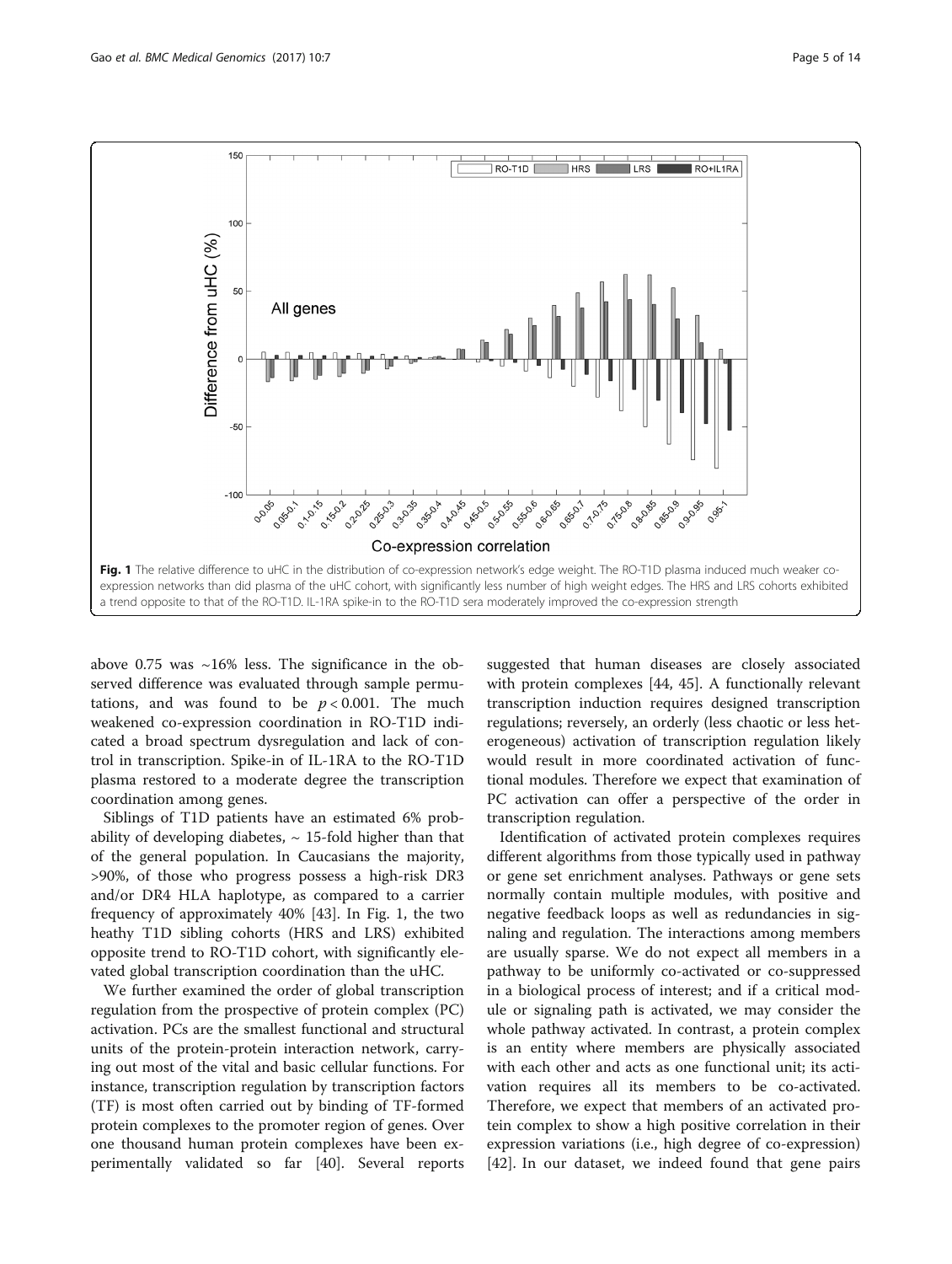appearing in the same protein complexes showed higher co-expression than gene pairs that are not (Additional file [2:](#page-11-0) Figure S1).

Using the approach described in Methods, we identified activated protein complexes in each cohort, and the numbers were summarized in Table 1. We only kept those of size 5 (with maximally 10 network edges) or above, smaller protein complexes have too few subunits for meaningful co-expression assessment. The complete list of activated PCs in all cohorts and their functional annotations is available in Additional file [1](#page-11-0): Table S2. The top three functional categories shared by them are cell cycle, metabolism and transcription. Overall the uHC cohort activated a much higher number of PCs than the three T1D family cohorts (19, versus 10, 1 and 4 for the RO-T1D, HRS, and LRS cohorts, respectively). Among the PCs activated in the three T1D family cohorts, there was also significant fewer that are involved in transcription (Table 1, in parenthesis). The results indicated a global order decay in induced transcription regulation by the three T1D family cohorts, and hence much fewer functional modules (i.e. PC) of the basic cellular biological processes were activated. Taken Fig. [1](#page-4-0) and Table 1 together, the findings suggested that compared to the uHC, the RO-T1D induced globally weakened and more disordered coordination in transcription among genes, with fewer activated functional modules; the two healthy T1D families induced more active, but more heterogeneous/disorderly global gene-pair level coordination, such that the higher number of co-expressed gene pairs did not lead to activation of more functional modules. Interestingly, the spike-in of IL-1RA to the RO-T1D sera, though only mildly restored the global pairwise co-expression (Fig. [1\)](#page-4-0), significantly increased number of activated PCs (26, even higher than the 19 of the uHC, Table 1), with a similar proportion that are involved in transcription to the uHC (11 out of 26, 42%, versus 7 out of 19, 37%). The results suggested that by spiking-in IL-1RA, we have introduced a strong regulatory signal into those co-cultures that seemingly restored order.

## Co-regulation analysis of genes involved in innate and adaptive immunity

The complete list of genes in the eight GO biological processes categories related to innate and adaptive immune responses, together with their between-cohort Fold Change (FC) and statistical significance are

Table 1 Number of protein complexes activated in each cohort (only PCs of size 5 and above were considered)

| uHC       | RO-T1D | HRS. | i RS | $RO + IL-1RA$ |
|-----------|--------|------|------|---------------|
| $19(7)^a$ | 10(1)  | 1(0) | 4(1) | 26(11)        |

<sup>a</sup>in parenthesis are the numbers of protein complexes involved in transcription

summarized in Additional file [1](#page-11-0): Table S1 Innate & Adaptive Genes. We first examined reports of expression changes of their member genes in existing gene expression studies.

In our first report of patient plasma induced transcrption profiles in surrogates [\[13\]](#page-12-0), we observed that the plasma of RO-T1D triggered a partially IL-1 dependent signature, which included induction of IL1B, CCL2, CCL7, ICAM1 and PTGS2, relative to the plasma of uHC. CCL2 and ICAM1 are known innate immune response genes and IL1B is a adaptive immune response gene, according to GO (Additional file [1](#page-11-0): Table S1). We found that establishment of this signature preceded both the development of autoantibodies and clinical diagnosis by up to 5 years [[13\]](#page-12-0). Consistent with our observations, others also reported a proinflammatory, IL-1 biased signature in cultured human islets exposed to T1D plasma [[27\]](#page-12-0). In our subsequent studies, we found that relative to the uHC, an elevated, partially IL-1 dependent inflammatory state was also present in unaffected siblings of T1D probands [[12](#page-12-0), [13](#page-12-0)]. Interestingly, among the three T1D cohorts, the signature of the LRS was the most distinct from the uHC, and with the most robust induction of innate inflammatory transcripts. The genes induced included IL1B, CCL2, CCL3, CCL7, CXCL1, CXCL2, CXCL3, CD14 and TREM1, where CCL2, CCL3, CD14, and TREM1 are annotated by GO to be innate immune response genes, and IL1B an adaptive immune response gene (Additional file [1:](#page-11-0) Table S1). We also observed that this familial inflammatory state displayed greater evidence of being immunoregulated among the HRS compared with the LRS. The HRS signature exhibited more robust induction of IL-10/TGF-β dependent transcripts, suggesting more active immunoregulatory mechanisms. The genes induced included TGFBR2, SMAD9, SMAD5, SKI, SKIL SMURF1, SMURF2, FCGR2B, PIAS1, CASP8, and LGALS3, etc. Among them, PIAS1 CASP8 and LGALS3 are involved in innate immune response (Additional file [1:](#page-11-0) Table S1).

The studies that directly profiled gene expression variations in patient PBMC also reported many genes in the innate and adaptive immune responses. Kaizer et al. [[14](#page-12-0)] found that PBMCs of pediatric RO-T1D exhibited an innate inflammatory transcriptional profile that included elevated IL1B, PTGS2, CXCL1, EGR2, EGR3 and TREM1 levels, which resolved in the months after diagnosis. Stechova et al. examined the transcriptional profiles of PBMCs isolated from pediatric RO-T1D, their healthy autoantibody-negative first-degree relatives and uHC, and found that the most significantly altered immune response pathway was IL-1 signaling [\[15\]](#page-12-0). A study by Reynier et al. [\[16](#page-12-0)] that investigated gene expression profiles of unfractionated whole blood reported an IFN-regulated signature that was associated with pediatric RO-T1D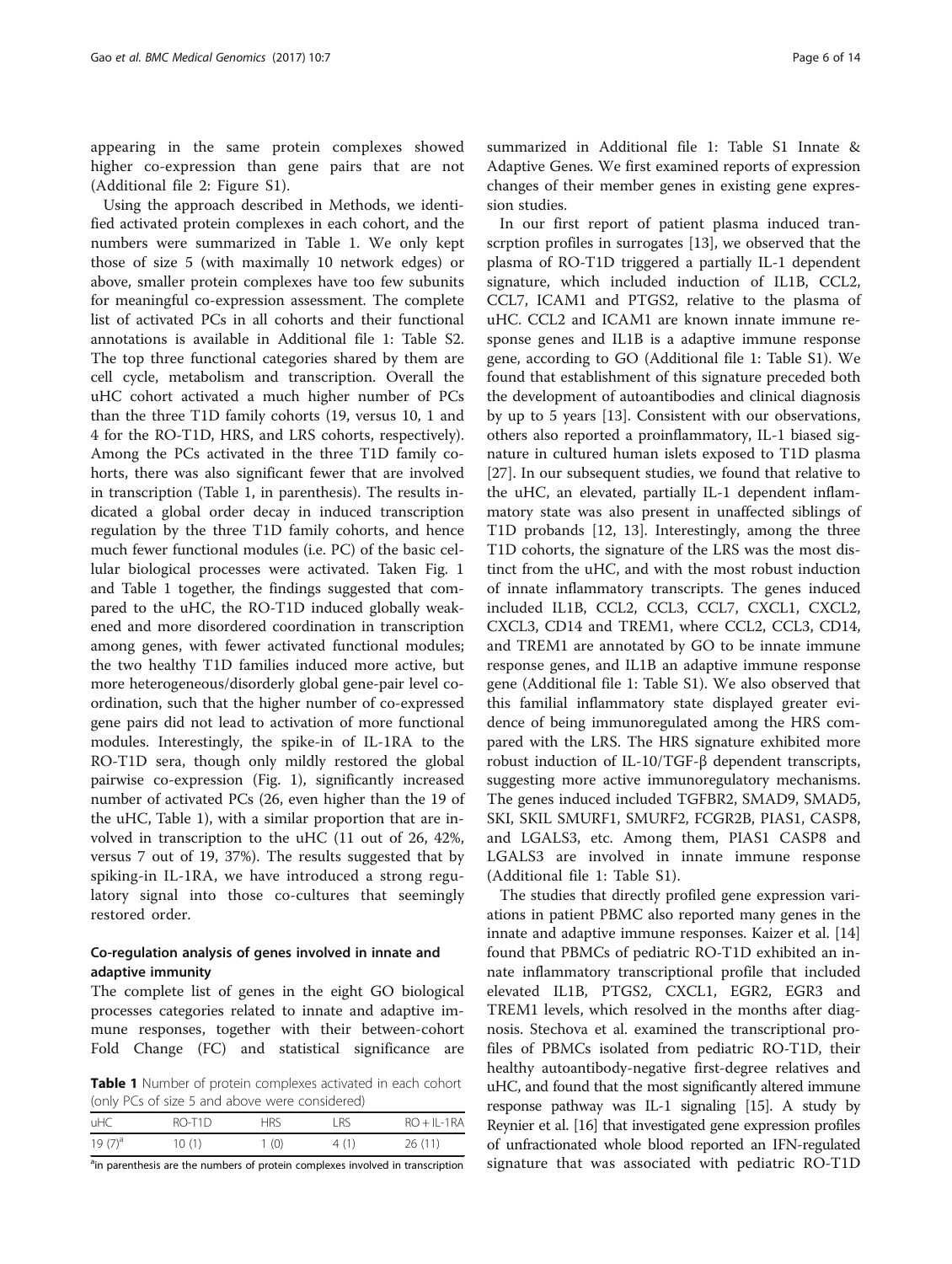and their autoantibody-positive first-degree relatives. The signature included expression of IFI27, OASL, ISG15, IFIT3, GBP1, IFIT2, IFIT1, OAS3, STAT1, RSAD2, IFI44A, all but IFI44 are innate immune response genes (Additional file [1:](#page-11-0) Table S1).

In summary, a number of individual innate and adaptive immune response genes (collected in Additional file [1](#page-11-0): Table S1) showed significant differential expression in T1D. We found that, however, conventional gene-level analysis (heatmaps, volcano plots, etc.) were not able to reveal any clear set-level pattern in the eight innate and adaptive immunity gene sets (Additional file [2:](#page-11-0) Figures S2 and S3). The enrichment for differentially expressed genes was moderate, with odds ratio ranged 1.25 to 1.37 for the eight GO BP categories, and dropped to around 1 when only genes of comparable expression levels were included (genes of known functions, such as those in these eight GO categories, tend to be expressed at higher levels than average genes). Indeed, in our previous reports, none of the eight categories came up on top in pathway analysis (see Table 3 of [\[13](#page-12-0)], Table 1 of [[11](#page-12-0)]). Using the GSEA tool [\[3\]](#page-12-0) we performed a focused enrichment analysis of these eight gene sets only (thus mostly avoiding the need of the multiple-pathway testing correction). Only two categories were significant between RO-T1D and uHC (Additional file [1:](#page-11-0) Table S3): innate immune responses (GO0045087), and the negative regulation of innate immune responses (GO0045824). This analysis demonstrated the utility as well as the challenges when using a conventional statistical and pathway analysis approach: while it is good at providing a first pass global picture, it may miss some biologically relevant pathways. There are several reasons for this. One is the multipletesting correction problem when there is no prior hypothesis, as one need to test all the available pathways/gene sets. Another reason, which is often overlooked, is the fact that the expression level and the variation of a given gene is dependent on its ontology/function [[46](#page-12-0)]. Genes occupying important positions in interaction networks and playing regulatory roles (e.g. those that interact with many, or influence or regulate the expression of other genes) often exhibit smaller dynamic ranges of expression variations [\[47, 48](#page-13-0)]. In fact, in our previous report we observed that the induction of transcripts encoding proinflammatory mediators by T1D plasma was more robust than the induction of regulatory transcripts in the signatures of healthy controls in crosssectional analyses [[12](#page-12-0)].

While integration with biological knowledge can help to alleviate the multi-testing problem by focusing only on those pathways with prior hypothesis, incorporating consideration of interaction structure can help to address the second challenge and improve the sensitivity of detection of biologically-relevant pathways. In our dataset, when we examined the co-expression network structure of genes involved in innate and adaptive immunity,

more interesting observations emerged. The edge weight distributions of the co-expression networks were presented in Fig. [2.](#page-7-0) All T1D families show striking differences in transcription coordination from uHC. Interestingly, transcription coordination of the innate and adaptive genes induced by the RO-T1D showed opposite trend from that induced by the uHC, with the adaptive genes following a similar trend to that of the background genes and innate genes following an opposite trend (compare Figs. [1](#page-4-0) and [2\)](#page-7-0).

We previously observed elevated IL-1A in the plasma of RO-T1D (and LRS and HRS) [\[11\]](#page-12-0). IL-1RA is a natural inhibitor of the pro-inflammatory effect of IL-1 that blocks activity of both IL-1A and IL-1B and we found it able to modulate IL-1 − dependent inflammation transcription signature provoked by the RO-T1D plasma [[12\]](#page-12-0). Interestingly, the introduction of IL-1RA to the RO-T1D sera overall made the RO-T1D behave more like the two healthy T1D family cohorts (HRS and LRS).

In our data, the expression measurements were available for 842 innate and adaptive immunity genes. Only around one quarter of them are annotated in the CORUM protein complex database, too few for a proper protein complex activations analysis as we did in the previous section.

## Network structural measures of genes involved in innate and adaptive immunity

We further constructed unweighted co-expression networks as defined by Eq. [\(2](#page-2-0)) and compared the density and a set of structural measures (Figs. [3](#page-8-0) and [4](#page-8-0)). In general the co-expression networks are sparse, with density ranging between  $\sim 0.1$ -1%. The relative difference to uHC of each cohort is given in Fig. [3](#page-8-0). Again, the global transcriptome induced by RO-T1D exhibited lower network density, indicating weakened transcription coordination, while those induced by HRS and LRS showed high global coordination. The two T1D family cohorts HRS and LRS largely behaved similarly, except for genes involved in positive regulation of innate or positive regulation of adaptive immune responses, potentially responsible for their differential disease risk. These two gene categories are also the ones where their genes shows the most elevated coordination in the two healthy T1D family cohorts compared to uHC. The addition of IL-1RA reversed the trend of RO-T1D in majority, six out of eight, of the gene categories (Fig. [3\)](#page-8-0).

In Fig. [4](#page-8-0), the network measures are also compared with random selected, same number of, genes in the same cohort (dashed lines, 95% CI obtained through 500 random samplings). Note that since the innate and adaptive networks are of different sizes, it is not meaningful to directly compare them; instead, we should compare the differences to their corresponding controls. Z scores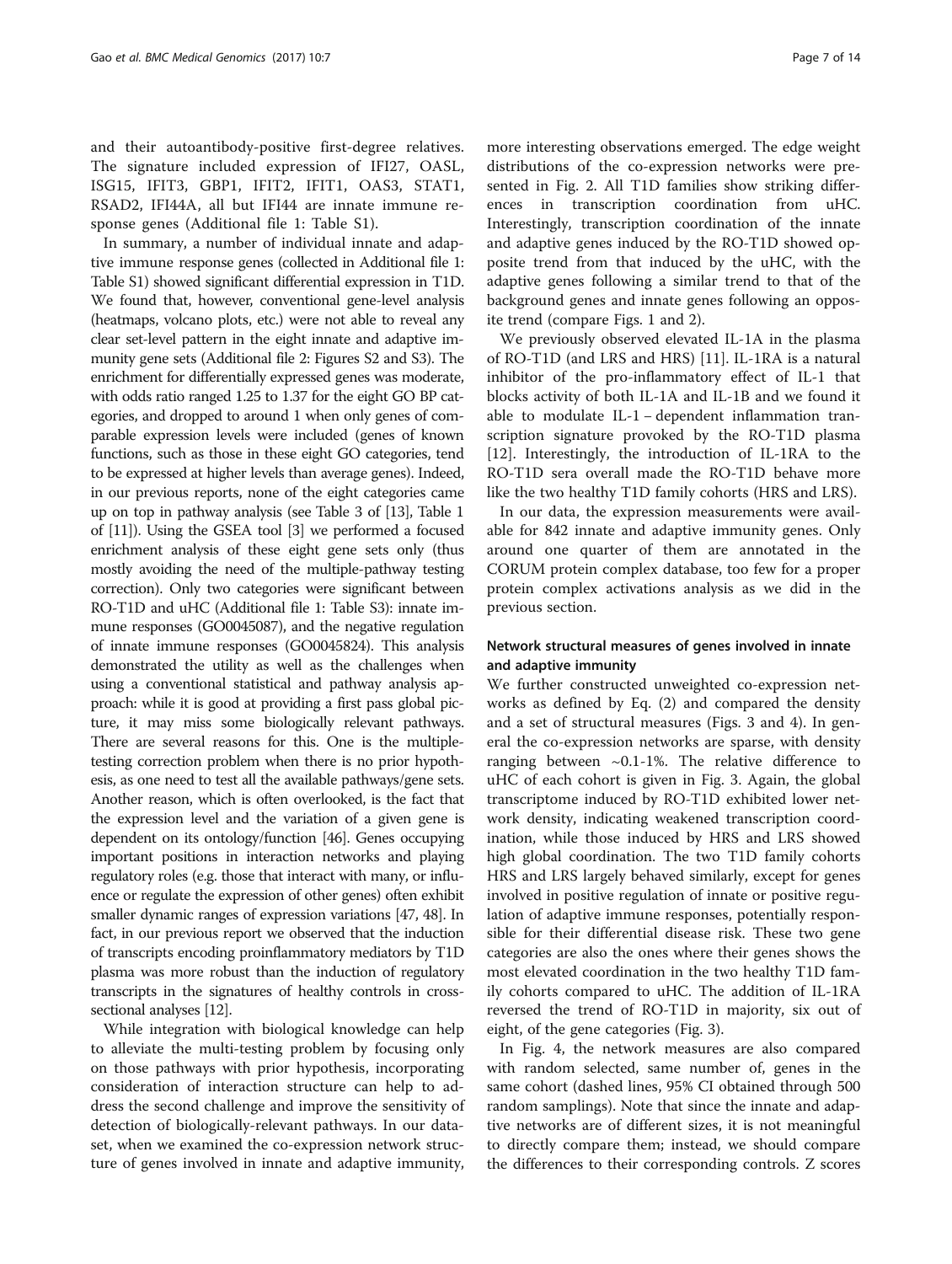<span id="page-7-0"></span>

of the network measures (against random gene networks of the same size) are available in Additional file [2](#page-11-0): Figure S4. In our previous report [\[12](#page-12-0), [49](#page-13-0)], by examining the expression levels of key inflammation genes we found that the LRS signature exhibited the most robust induction of innate inflammatory transcripts; and that the HRS signature exhibited more robust induction of active immunoregulatory mechanisms, as reflected by IL-10/TGF-β dependent transcripts. The HRS, possessing high-risk HLA haplotypes, is also expected to exhibit increased likelihood of an adaptive response and diabetes progression. Interestingly, from Fig. [4](#page-8-0), the LRS cohort induced the most dense coexpression network of the innate immunity genes while the HRS of the adaptive immunity genes. We examined the top hubs in each co-expression intranet (defined to be the top 5 ranked genes in terms of network degree in the corresponding co-expression network, Additional file [1:](#page-11-0) Table S4). There are in total 21 hubs observed in the innate intranet in the 5 cohorts, with 5 of them shared in two or more cohorts: FCER1G, TYROBP, DUSP6, OAS2, HERC5. Two of them FCER1G, and TYROBP are hubs in 3 cohorts: uHC, RO-T1D, and RO + IL-1RA; DUSP6, is a hub in both RO-T1D and LRS; and OAS2, HERC5, are hubs in both UHC and HRS. FCER1G is also a hub in RO-T1D adaptive intranet. The adaptive coexpression intranets did not share any hubs. Some of the hubs were reported previously to be active inflammation or regulatory genes (IFIT3 [\[16](#page-12-0)], a hub in HRS innate intranet, LGALS3 [\[12](#page-12-0), [13\]](#page-12-0), a hub in LRS adaptive intranet, Additional file [1](#page-11-0): Table S4).

The background co-expression network landscape is also strongly cohort dependent. Note that as we indicated in methods, these cohorts were all from a same race (Caucasian), matched for age and gender, each of a large sample size (ranged 28–46, totaling 148 subjects). Therefore the background difference likely is related to their difference in disease status, and the genetic and environmental risks for disease. In all cohorts, the immune response genes are more coordinated with each other than background genes. In addition, the innate immunity genes formed much denser networks than background genes, as compared to the adaptive immunity genes, and exhibiting the highest density in the HRS and LRS cohorts. Whether it is the innate or the adaptive immunity genes, their co-expression networks were the weakest in the RO-T1D among all 5 cohorts.

The innate immunity genes showed a higher degree of coordination in all the T1D family cohorts than was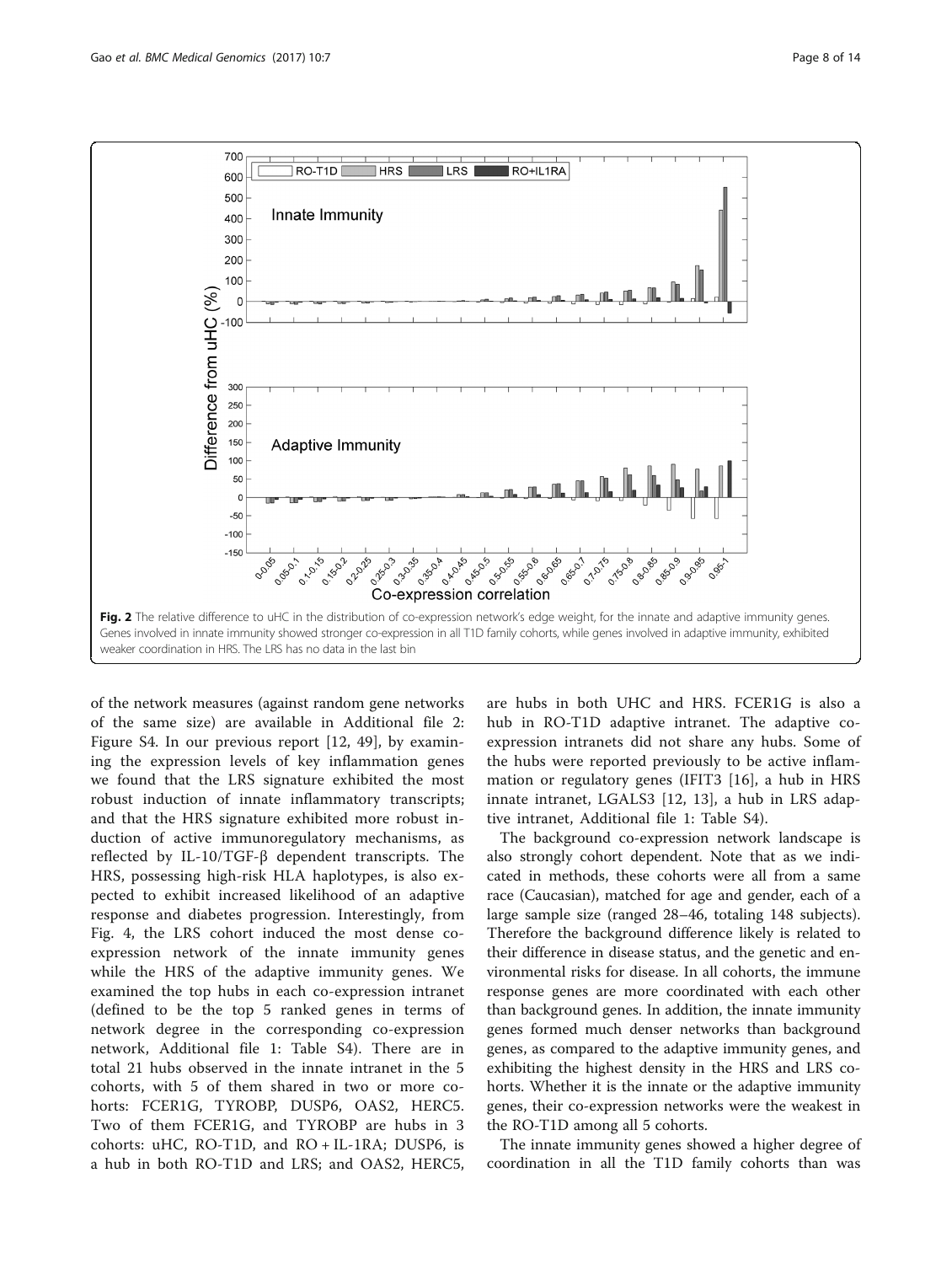<span id="page-8-0"></span>

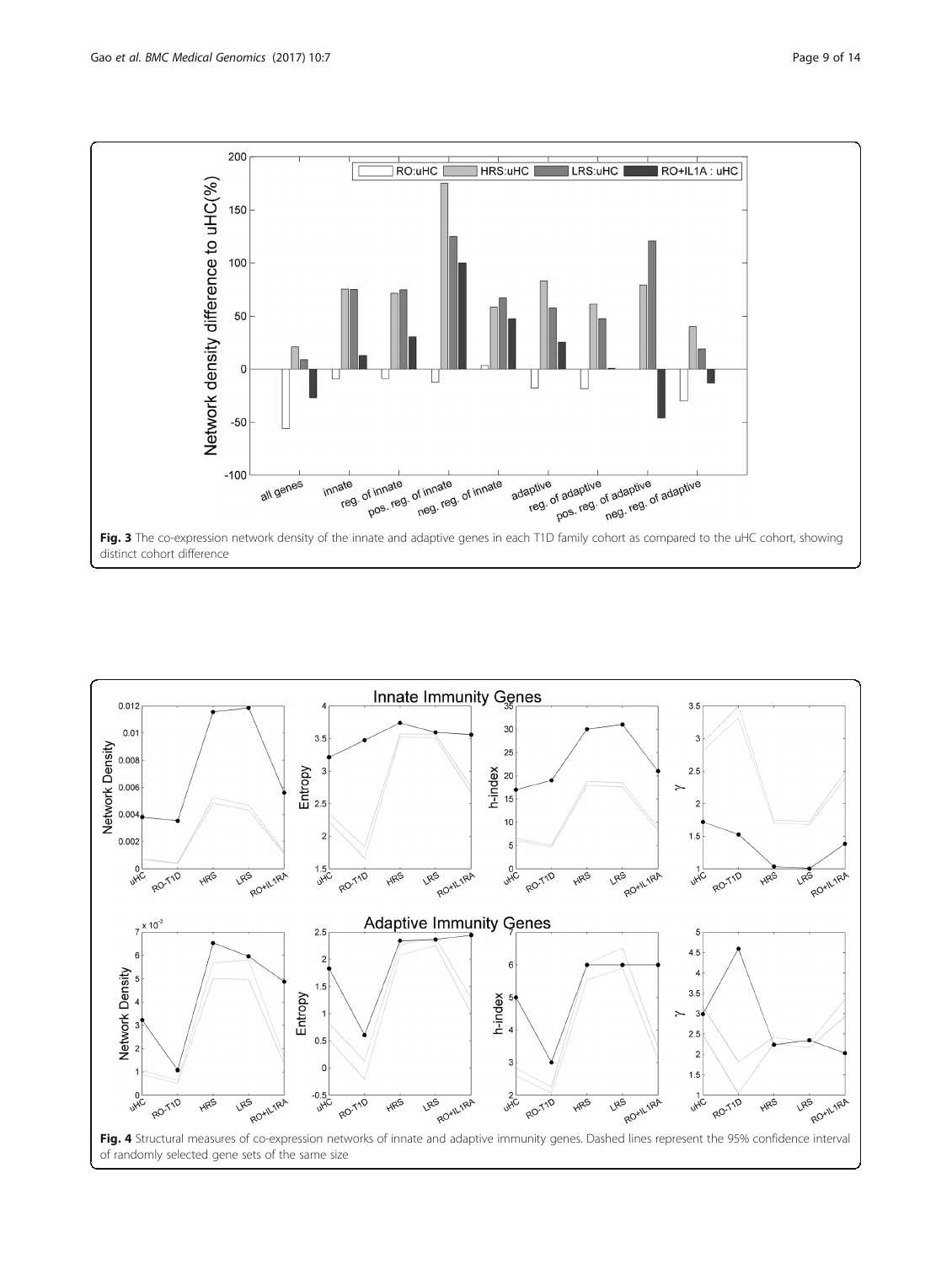observed in the uHC, with the most significant elevation observed in the LRS cohort. This is consistent with our observations of an elevated innate state amongst T1D family members [\[12\]](#page-12-0). The RO-T1D induced the lowest degree of immune gene coordination might be surprising at first. However, T1D results from the autoimmune destruction of the pancreatic islet β-cells; by the time of onset, majority of the β-cells are already destroyed, and the autoimmune activities has passed its prime.

The results of the other network measures (entropy, h-index,  $γ$ ) for innate and adaptive immunity genes are also summarized in Fig. [4](#page-8-0) (second to fourth columns, and Additional file [2](#page-11-0): Figure S4). The Shannon entropy reflects the heterogeneity (or lack of order) in the network edges [\[35](#page-12-0)], i.e., in the co-expression coordination among genes. In all cohorts both the innate and adaptive genes showed higher entropy in their coordination (indicating higher heterogeneity) than random genes (Fig. [4](#page-8-0), second column). This is likely contributed partially by their much higher network density (Fig. [4,](#page-8-0) first column). The RO-T1D induced innate immunity gene transcription exhibited the highest elevation in entropy from the random background genes. Putting the three T1D family cohorts together, the results suggest that in the two healthy cohorts the innate genes coordinate with each other significantly more than expected by chance, and the increased interaction did not lead to significant increase in entropy suggesting strong order in transcription regulation; in contract, the RO-T1D patients also induced higher than expected interaction among the innate genes, most of increase are heterogeneous and chaotic, leading to much increased entropy. The cohortdependent entropy variation of adaptive immunity genes is similar to that of the background genes.

The functional module (i.e. protein complex) activation analysis carried out in the previous section suggested that there is global order decay in all three T1D family cohorts. At the order of magnitude level, the two healthy T1D cohorts (HRS and LRS) barely activated any protein functional modules (the numbers are in single digits, 1 & 4), in contrast to the double-digit protein complexes activated by the other three cohorts (19, 10, and 26 for uHC, RO-T1D, and RO + 1L1RA, respectively). At bulk level, this is consistent with the much higher entropy values of the background networks induced by the HRS and LRS cohorts in contrast to the other three cohorts.

The h-index suggested that there are more highimpact, influential hub gene nodes in the innate or the adaptive immunity intranet than random. The cohort dependent variations could largely be explained by the network density differences. The co-expression networks showed good scale-free behavior, both for the innate or adaptive immunity genes, as well as for the whole

transcriptome (Additional file 2: Figure S4). The results of the scaling exponent γ were consistent with the other network measures. In general, and as expected [[35\]](#page-12-0), the lower the value of  $γ$  is, the more distributed the network is, with higher entropy, and a higher number of hub nodes (i.e. higher h-index).

In this study the co-expression network was constructed using the simple Pearson-correlation-based adjacency matrix approach. We also investigated other approaches including using the topological overlapping matrix, the findings are similar (data not shown).

## Pathways that showed significant difference in network structural order between RO-T1D and uHC

In the previous sections, we have shown that the diseases-relevant pathways/gene sets (innate and adaptive immune responses) exhibit significant changes in their network structural measures, but may not be identified by the conventional pathway or gene set enrichment analysis approaches. The results highlighted the importance of a pathway analysis approach that incorporates the consideration of network measures. Using CoGA [[34](#page-12-0)], we investigated the KEGG pathways ([http://www.ge](http://www.genome.jp/kegg/pathway.html) [nome.jp/kegg/pathway.html](http://www.genome.jp/kegg/pathway.html)) whose co-expression network structure is different between RO-T1D and uHC. CoGA compares a variety of network structural features including the graph spectral entropy, to determine the statistical significance of network alterations [[34](#page-12-0)]. Those with  $p < 0.05$  are listed in Table [2](#page-10-0). In the previous studies of this same data set, we used more conventional pathway analysis approaches that did not incorporate network structure considerations (see Table 3 of [\[13\]](#page-12-0), and Table 1 of [[11](#page-12-0)]). We can see that the CoGA was able to uncover a number of new pathways.

The top pathways are clearly associated to T1D, with the number two being the pathway of "HSA04940: TYPE I DIABETES MELLITUS". Many of the genes in this pathway (Additional file [2:](#page-11-0) Figure S5) are involved in inflammation or immune regulations (IL-1, IFγ, TNFα, MHCII, etc.). The number one significant pathway is HSA00072: SYNTHESIS AND DEGRADATION OF KETONE BODIES (Additional file [2:](#page-11-0) Figure S5). Most hospital admissions of T1D occur as a result of diabetic ketoacidosis, a condition of overly high level of ketone bodies, which is a direct consequence to a body's lack of insulin. Ketoacidosis predominantly occurs in those with T1D [[50](#page-13-0)]. The number three pathway The (DNA) Mismatch repair pathway (Additional file [2:](#page-11-0) Figure S5) has also been associated with T1D. Defects in mismatch repair results in minisatellite and microsatellite instability. The allelic variation in minisatellites has been associated with T1D risk [[51, 52\]](#page-13-0). Many other pathways in Table [2](#page-10-0) have also been linked to T1D, for instance, both mathematical modeling and laboratory studies have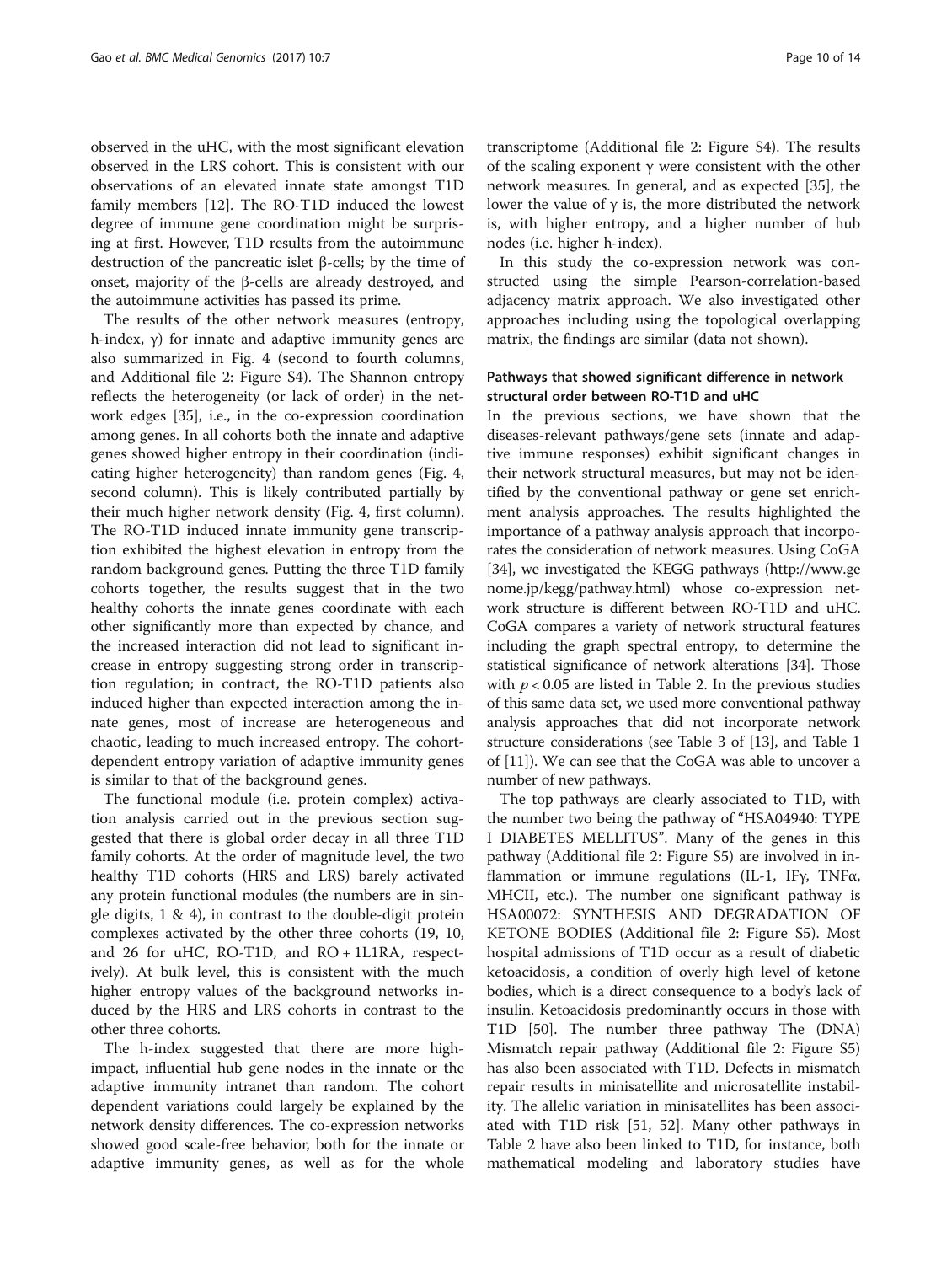<span id="page-10-0"></span>Table 2 KEGG pathways whose co-expression networks are significantly different in structure between the RO-T1D and uHC, as identified by CoGA

| KEGG pathway ID | Pathway name                                              | Pathway<br>size | Nominal<br>p-value |
|-----------------|-----------------------------------------------------------|-----------------|--------------------|
| HSA00072        | Synthesis and degradation<br>of ketone bodies             | 9               | 0.00099            |
| HSA04940        | Type I diabetes mellitus                                  | 43              | 0.0040             |
| HSA03430        | mismatch repair                                           | 23              | 0.012              |
| HSA00604        | Glycosphingolipid<br>biosynthesis - ganglio series        | 15              | 0.017              |
| HSA03420        | Nucleotide excision repair                                | 46              | 0.017              |
| HSA00563        | Glycosylphosphatidylinositol<br>(qpi)-anchor biosynthesis | 25              | 0.019              |
| HSA05416        | Viral myocarditis                                         | 70              | 0.020              |
| HSA04142        | Lysosome                                                  | 120             | 0.022              |
| HSA04145        | Phagosome                                                 | 148             | 0.025              |
| HSA05140        | Leishmaniasis                                             | 73              | 0.027              |
| HSA05330        | Allograft rejection                                       | 37              | 0.030              |
| HSA03008        | Ribosome biogenesis in<br>eukaryotes                      | 74              | 0.033              |
| HSA03030        | Dna replication                                           | 36              | 0.038              |
| HSA05110        | Vibrio cholerae infection                                 | 54              | 0.042              |
| HSA00603        | Glycosphingolipid biosynthesis -<br>globo series          | 14              | 0.049              |

indicated that impaired phagocytosis contribute to T1D [[53, 54\]](#page-13-0). We propose that these pathways offer new insights to the disease pathogenesis of T1D, and maybe new candidate targets for intervention.

## **Discussion**

As stated by Linus Pauling: "Life is a relationship among molecules and not a property of any molecule." In complex systems, structure defines function. The genomes of higher organisms devote a larger proportion of genes in regulations, and their complexity lies in the more sophisticated network structures rather than number of genes. Complex traits and diseases result from the interactions of many genes within a dynamic environmental background. Disruption of genetic network architecture is believed to contribute to many complex diseases. In this study, our analysis revealed striking differences in the co-expression network structural measures suggesting their potential in cohort classification, molecular state definition, and disease-relevant pathway identification. While the results were encouraging, they also revealed many challenges in network modeling. There was no single network measure that performed the best at capturing the cohort-dependent difference. Recently we have seen an increase in the appreciation of the importance of network structure, and a boom of the "third generation" pathway analysis tools that incorporate the

consideration of network structure [\[7, 9\]](#page-12-0). However, while a number of structural metrics have been proposed, there is no clear winner [\[55\]](#page-13-0); it is still not clear how to best characterize the functional impact of network structural variations, nor is it known whether we can depict the molecular state of a network using one or several numbers. Is it feasible to identify an "orthonormal basis" to characterize the network structure? More efforts are warranted to answer these questions.

Note that a network-based approach complement the more conventional gene-based approach, they are not to replace each other; rather, they can be and should be integragted. While a gene-based approach is good at quickly identifying genes exhibited the most significant variations, a network-based approach is able to provide a more systems picture, revealing what interactions between genes have changed. Given the complexity of human physiology and disease, and the current incomplete understanding of their genetic architecture, we are somewhat like the blind men and an elephant, using different approaches to obtain different perspectives. When integrated, they together will hopefully give us a picture that is closer to the truth. Most of the gene expression studies in T1D till now used the gene-based approach, and were able to identify the inovlvedment of a number of inflammation and immune regulatory genes [[12](#page-12-0)–[16, 27\]](#page-12-0). In this study, through a systems networkbased approach, we showed that healthy T1D family cohorts exhibited distinct gene coordination characteristics from that of the unrelated healthy controls, particularly the more active but more chaotic coordination of innate immune response genes, likely have resulted from the common genetics and/or evironmental factors shared among the T1D family members. This is also consistent with our previous report of these cohorts possessing a heightened innate inflammation state based on gene-level observations [\[12](#page-12-0), [13](#page-12-0)]. The immune system is not isolated from other components in the human body. All network structural measures also showed clear cohort-dependent differences for randomly selected genes from the whole transcriptome (Fig. [4](#page-8-0)), indicating global differences in the transcription regulation landscape. If and how this landscape difference contribute to risk for autoimmunity? Or is it a result of the underlying defects in immune regulation? Is it related the genetic disposition to T1D (non-DR3/4 HLA genotypes, etc.)? These questions worth further investigation and the answer will help us to determine the molecular and physiological state of the body, and within the context, understanding disease development.

Numerous single drug agent clinical trials for the major common complex diseases have been carried out, overwhelming majority of them failed to show benefit. In T1D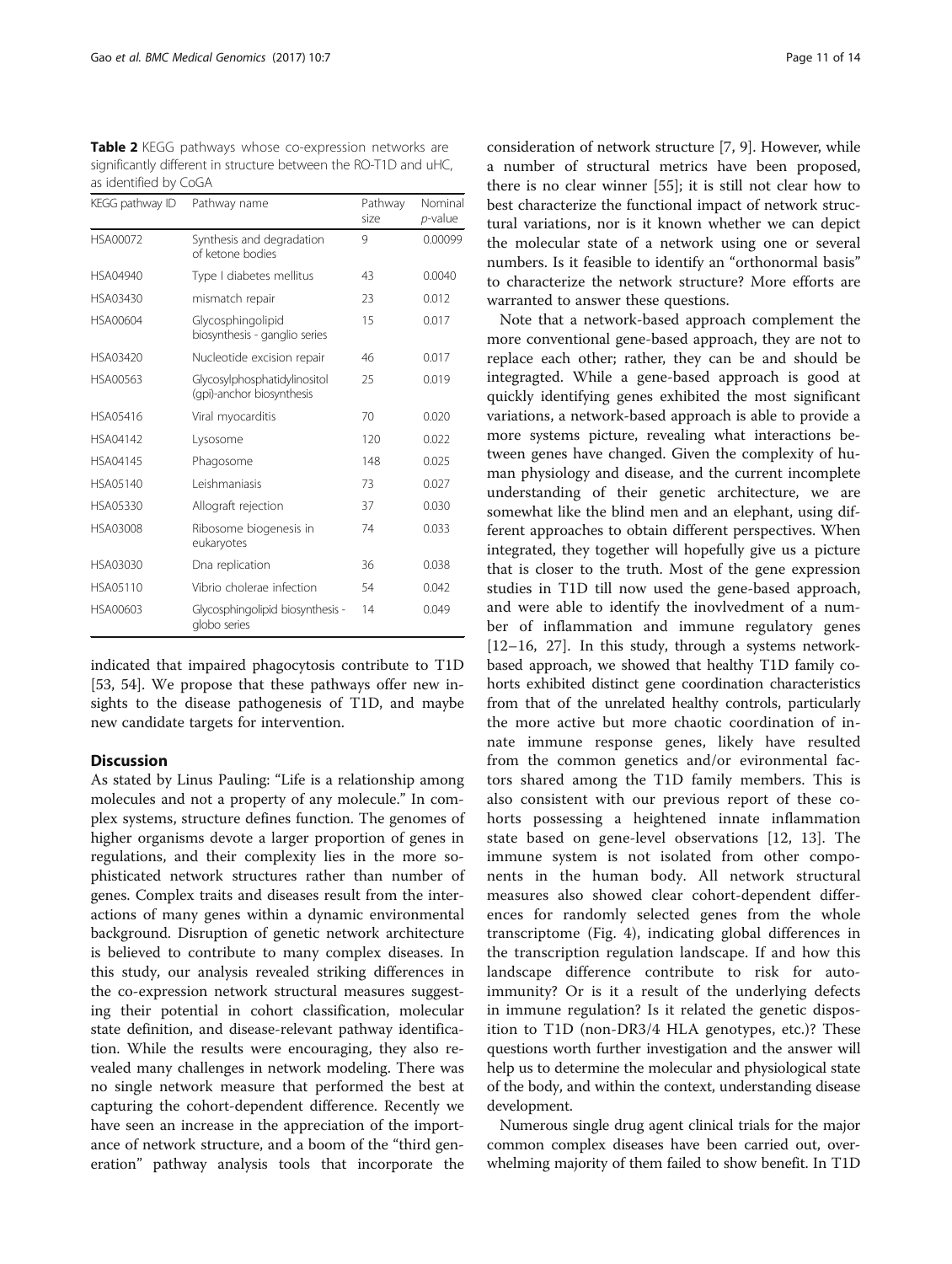<span id="page-11-0"></span>none of the recent trials of IL-1 antagonism demonstrated efficacy, despite the mounting evidence from animal model and preclinical studies of an important role the IL-1 signaling pathway played. The need of developing combination therapies is now increasingly appreciated [\[31\]](#page-12-0). In T1D it has been purported that a successful combination therapy will need consider all major players and their interactions: agents that modulate the innate and adaptive immune systems, and agents that preserve β-cell health and function [\[32\]](#page-12-0). However, implementation is not easy, design of the right combination is a challenge, and the few attempts of combination therapy in T1D have to date mostly failed [\[32\]](#page-12-0). A systems evaluation of the transcriptomic states and the definition of quantitative measures of such states will shed light to the identification of key agents and the design of their combinations in therapy. In our previous report we showed that although the IL-1 antagonism failed to generate positive clinical outcome in AIDA and TN-14, from blinded analysis of expression profiles alone, we were able to correctly call 70.2% of AIDA and 68.9% of TN-14 subjects to their treatment arm (treated or placebo) [\[33\]](#page-12-0). In the current analysis, we showed that spike in of IL-1RA restored the order to a moderate degree in transcription regulation globally, affected the adaptive immunity gene network more than the innate network (Fig. [4](#page-8-0)).

### Conclusions

In this study, we found a significant, broad spectrum global weakening in the transcription regulation induced by the RO-T1D cohort plasma in surrogate PBMC, and increased heterogeneity and loss of order in that induced by all three T1D family cohorts. In addition all T1D family cohorts induced more active but heterogeneous and disorderly transcription of the innate immunity genes, consistent with our previous report of the existence of a heightened basal innate inflammatory state in them. Spike-in of IL-1RA partially alleviated the dysregulation in innate immunity genes. Whether it is co-expression or protein interaction networks, we found that the cohorts showed more striking difference in network structures and could be clearly discriminated, than in gene expression measurements alone. We further employed CoGA, a graph theory based pathway analysis tool [\[34](#page-12-0)], to identify pathways exhibited network structural changes between RO-T1D and uHC. A number of new pathways were predicted, which, under close examination, displayed strong disease relevance and hence potential of being noval targets for intervention. Our results demonstrated both the importance of a systems data analysis in providing insights to the genetic architecture of disease disk, as well as the challenges in such an analysis.

## Additional files

[Additional file 1:](dx.doi.org/10.1186/s12920-017-0243-8) Table S1. Innate & adaptive immunity genes. Table S2. Activated protein complexes. Table S3. GSEA results of the expression difference of innate and adaptive immunity genes between RO-T1D and uHC. Table S4. Hub genes in co-expression networks of innate & adaptive immunity genes. Hub genes are fined to be those whose network degrees are in the top 5. (XLSX 484 kb)

[Additional file 2:](dx.doi.org/10.1186/s12920-017-0243-8) Figure S1. Genes in the same protein complexes show higher co-expression than genes that are not. Figure S2. Expression heatmap of the adaptive and innate immune response genes. Figure S3. Volcano plots that compares the distribution of the innate and adaptive immune response genes (red) against all genes (black), showing no obvious deviation. Figure S4. Z-scores of the network measures presented in Fig. 4. Solid lines: innate network; dashed lines: adaptive network. Figure S5. The intranet of the innate and adaptive immunity genes exhibit good scale-free behavior. Figure S6. Top 3 KEGG pathways (see Table 2) that are different in co-expression network structure between RO-T1D and uHC, as identified by CoGA. Color of a node indicates the expression log<sub>2</sub>FC of the corresponding gene between RO-T1D and uHC. (PDF 408 kB)

#### Abbreviations

HRS: High risk sibling; LRS: Low risk sibling; RO: Recent onset; uHC: Unrelated healthy control

#### Acknowledgements

We thank Dr. Xue Zhang for her assistance with protein complex analysis.

#### Funding

This work was partially supported by the Intramural Research Program of the NIH, NHLBI; by The Juvenile Diabetes Research Foundation International (grants 1-2008-1026, 5-2012-220, 17-2012-621, 2-SRA-2015-109-Q-R to MJH); American Diabetes Association (grant 7-12-BS-075 to MJH); National Institutes of Health (grants R01AI078713 to MJH, DP3DK098161 to MJH/CJG, R01DK080100 to XW, and the National Center for Advancing Translational Sciences, National Institutes of Health grant 8UL1TR000055); and The Children's Hospital of Wisconsin Foundation.

#### Availability of data and materials

The microarray gene expression datasets described in the manuscript were downloaded and are available from the GEO database (GSE52724 and GSE35725).

#### Authors' contributions

SG, XW, MJH designed the study. SJ and MJH prepared the data. SJ and SG performed the statistical analysis. NW, SG, and XW performed co-expression network analysis, YC performed the pathway analysis, all participated in manuscript preparation. XW lead the writing of the manuscript. All authors read and approved the final manuscript.

#### Competing interests

The authors declare that they have no competing interests.

#### Consent for publication

Not applicable.

#### Ethics approval and consent to participate

Ethics approval was not required for this study. The two studies that generated the data analyzed here were approved by the institutional review board of Children's Hospital of Wisconsin (IRB 01–15), and written informed consent was obtained from subjects or their parents/legal guardians.

#### Author details

<sup>1</sup>Systems Biology Center, National Heart, Lung and Blood Institute, NIH, Bethesda, MD 20892, USA. <sup>2</sup>Department of Pediatrics at the Medical College of Wisconsin and the Children's Research Institute of the Children's Hospital of Wisconsin, The Max McGee National Research Center for Juvenile Diabetes, 8701 Watertown Plank Road, Milwaukee, WI 53226, USA. <sup>3</sup>The Human and Molecular Genetics Center, The Medical College of Wisconsin, 8701 Watertown Plank Road, Milwaukee, WI 53226, USA. <sup>4</sup>The Department of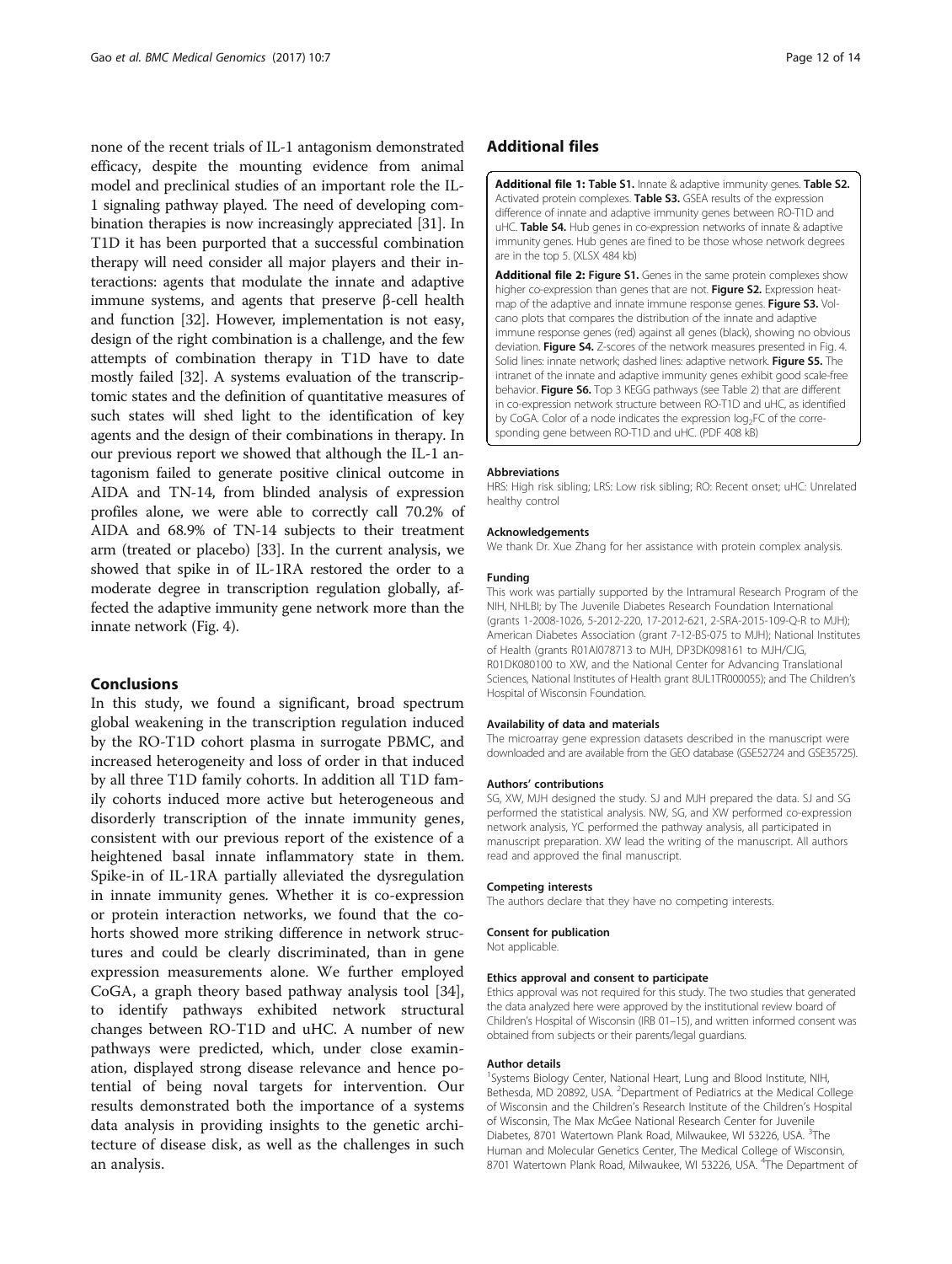<span id="page-12-0"></span>Physics, University of Alabama at Birmingham, 1300 University Blvd, Birmingham, AL 35294-1170, USA.

Received: 26 January 2016 Accepted: 25 January 2017 Published online: 31 January 2017

#### References

- 1. Hung JH, Whitfield TW, Yang TH, Hu Z, Weng Z, DeLisi C. Identification of functional modules that correlate with phenotypic difference: the influence of network topology. Genome Biol. 2010;11:R23.
- 2. Thomas R, Gohlke JM, Stopper GF, Parham FM, Portier CJ. Choosing the right path: enhancement of biologically relevant sets of genes or proteins using pathway structure. Genome Biol. 2009;10:R44.
- 3. Subramanian A, Tamayo P, Mootha VK, Mukherjee S, Ebert BL, Gillette MA, Paulovich A, Pomeroy SL, Golub TR, Lander ES, Mesirov JP. Gene set enrichment analysis: a knowledge-based approach for interpreting genomewide expression profiles. Proc Natl Acad Sci U S A. 2005;102(43):15545–50.
- 4. Ideker T, Ozier O, Schwikowski B, Siegel AF. Discovering regulatory and signalling circuits in molecular interaction networks. Bioinformatics. 2002;18 Suppl 1:S233–40.
- 5. Carter SL, Brechbuhler CM, Griffin M, Bond AT. Gene co-expression network topology provides a framework for molecular characterization of cellular state. Bioinformatics. 2004;20(14):2242–50.
- 6. Liu CC, Chen WS, Lin CC, Liu HC, Chen HY, Yang PC, Chang PC, Chen JJ. Topology-based cancer classification and related pathway mining using microarray data. Nucleic Acids Res. 2006;34(14):4069–80.
- 7. Gao S, Wang X. TAPPA: topological analysis of pathway phenotype association. Bioinformatics. 2007;23(22):3100–2.
- 8. Gao S, Jia S, Hessner MJ, Wang X. Predicting disease related subnetworks for type 1 diabetes using a new network activity score. Omics. 2012;16(10):566–78.
- 9. Mitrea C, Taghavi Z, Bokanizad B, Hanoudi S, Tagett R, Donato M, Voichita C, Draghici S. Methods and approaches in the topology-based analysis of biological pathways. Front Physiol. 2013;4:278.
- 10. Chibon F. Cancer gene expression signatures the rise and fall? Eur J Cancer. 2013;49(8):2000–9.
- 11. Levy H, Wang X, Kaldunski M, Jia S, Kramer J, Pavletich SJ, Reske M, Gessel T, Yassai M, Quasney MW, Dahmer MK, Gorski J, Hessner MJ. Transcriptional signatures as a disease-specific and predictive inflammatory biomarker for type 1 diabetes. Genes Immun. 2012;13(8):593–604.
- 12. Chen YG, Cabrera SM, Jia S, Kaldunski ML, Kramer J, Cheong S, Geoffrey R, Roethle MF, Woodliff JE, Greenbaum CJ, Wang X, Hessner MJ. Molecular signatures differentiate immune states in Type 1 diabetes families. Diabetes. 2014;63:3960–73.
- 13. Wang X, Jia S, Geoffrey R, Alemzadeh R, Ghosh S, Hessner MJ. Identification of a molecular signature in human type 1 diabetes mellitus using serum and functional genomics. J Immunol. 2008;180(3):1929–37.
- 14. Kaizer EC, Glaser CL, Chaussabel D, Banchereau J, Pascual V, White PC. Gene expression in peripheral blood mononuclear cells from children with diabetes. J Clin Endocrinol Metab. 2007;92:3705–11.
- 15. Stechova K, Kolar M, Blatny R, Halbhuber Z, Vcelakova J, Hubackova M, Petruzelkova L, Sumnik Z, Obermannova B, Pithova P, Stavikova V, Krivjanska M, Neuwirth A, Kolouskova S, Filipp D. Healthy first-degree relatives of patients with type 1 diabetes exhibit significant differences in basal gene expression pattern of immunocompetent cells compared to controls: expression pattern as predeterminant of autoimmune diabetes. Scand J Immunol. 2012;75(2):210–9.
- 16. Reynier F, Pachot A, Paye M, Xu Q, Turrel-Davin F, Petit F, Hot A, Auffray C, Bendelac N, Nicolino M, Mougin B, Thivolet C. Specific gene expression signature associated with development of autoimmune type-I diabetes using whole-blood microarray analysis. Genes Immun. 2010;11(3):269–78.
- 17. Kaldunski M, Jia S, Geoffrey R, Basken J, Prosser S, Kansra S, Mordes JP, Lernmark A, Wang X, Hessner MJ. Identification of a serum-induced transcriptional signature associated with type 1 diabetes in the BioBreeding rat. Diabetes. 2010;59(10):2375–85.
- 18. Jia S, Kaldunski M, Jailwala P, Geoffrey R, Kramer J, Wang X, Hessner MJ. Use of transcriptional signatures induced in lymphoid and myeloid cell lines as an inflammatory biomarker in Type 1 diabetes. Physiol Genomics. 2011; 43(11):697–709.
- 19. Chen YG, Mordes JP, Blankenhorn EP, Kashmiri H, Kaldunski ML, Jia S, Geoffrey R, Wang X, Hessner MJ. Temporal induction of immunoregulatory
- 20. Pino SC, Kruger AJ, Bortell R. The role of innate immune pathways in type 1 diabetes pathogenesis. Curr Opin Endocrinol Diab Obes. 2010;17(2):126–30.
- 21. Kim HS, Lee MS. Role of innate immunity in triggering and tuning of autoimmune diabetes. Curr Mol Med. 2009;9(1):30–44.
- 22. Bortell R, Pino SC, Greiner DL, Zipris D, Rossini AA. Closing the circle between the bedside and the bench: toll-like receptors in models of virally induced diabetes. Ann N Y Acad Sci. 2008;1150:112–22.
- 23. Lien E, Zipris D. The role of toll-like receptor pathways in the mechanism of type 1 diabetes. Curr Mol Med. 2009;9(1):52–68.
- 24. Zipris D. Innate immunity and its role in type 1 diabetes. Curr Opin Endocrinol Diab Obes. 2008;15(4):326–31.
- 25. Geoffrey R, Jia S, Kwitek AE, Woodliff J, Ghosh S, Lernmark A, Wang X, Hessner MJ. Evidence of a functional role for mast cells in the development of type 1 diabetes mellitus in the BioBreeding rat. J Immunol. 2006;177(10):7275–86.
- 26. Kayserova J, Vcelakova J, Stechova K, Dudkova E, Hromadkova H, Sumnik Z, Kolouskova S, Spisek R, Sediva A. Decreased dendritic cell numbers but increased TLR9-mediated interferon-alpha production in first degree relatives of type 1 diabetes patients. Clin Immunol. 2014;153(1):49–55.
- 27. Jackson AM, Kanak MA, Grishman EK, Chaussabel D, Levy MF, Naziruddin B. Gene expression changes in human islets exposed to type 1 diabetic serum. Islets. 2012;4(4):312–9.
- 28. Moran A, et al. Interleukin-1 antagonism in type 1 diabetes of recent onset: two multicentre, randomised, double-blind, placebo-controlled trials. Lancet. 2013;381(9881):1905–15.
- 29. Mandrup-Poulsen T, Pickersgill L, Donath MY. Blockade of interleukin 1 in type 1 diabetes mellitus. Nat Rev Endocrinol. 2010;6(3):158–66.
- 30. Rigby MR, Ehlers MR. Targeted immune interventions for type 1 diabetes: not as easy as it looks! Curr Opin Endocrinol Diab Obes. 2014;21(4):271–8.
- 31. Lord S, Greenbaum CJ. Disease modifying therapies in type 1 diabetes: where have we been, and where are we going? Pharmacol Res. 2015;98:3–8.
- 32. Skyler JS. Immune therapy for treating type 1 diabetes: challenging existing paradigms. J Clin Invest. 2015;125(1):94–6.
- 33. Cabrera SM, Wang X, Chen YG, Jia S, Kaldunski ML, Greenbaum CJ, Mandrup-Poulsen T and Hessner MJ. Interleukin-1 antagonism moderates the inflammatory state associated with Type 1 diabetes during clinical trials conducted at disease onset. Eur J Immunol. 2016;46(4):1030–46.
- 34. Santos Sde S, Galatro TF, Watanabe RA, Oba-Shinjo SM, Nagahashi Marie SK, Fujita A. CoGA: an R package to identify differentially co-expressed gene sets by analyzing the graph spectra. PLoS One. 2015;10(8):e0135831.
- 35. Solé RV, Valverde S. Information theory of complex networks: on evolution and architectural constraints. Lect Notes Phys. 2004;650:189–207.
- 36. Newman ME. Assortative mixing in networks. Phys Rev Lett. 2002;89(20): 208701.
- 37. Hirsch JE. An index to quantify an individual's scientific research output. Proc Natl Acad Sci U S A. 2005;102(46):16569–72.
- 38. Cox R, McIntyre KM, Sanchez J, Setzkorn C, Baylis M and Revie CW. Comparison of the h-Index Scores Among Pathogens Identified as Emerging Hazards in North America. Transbound Emerg Dis. 2016;63(1):79–9.
- 39. Lu L, Zhou T, Zhang QM, Stanley HE. The H-index of a network node and its relation to degree and coreness. Nat Commun. 2016;7:10168.
- 40. Ruepp A, Waegele B, Lechner M, Brauner B, Dunger-Kaltenbach I, Fobo G, Frishman G, Montrone C, Mewes HW. CORUM: the comprehensive resource of mammalian protein complexes–2009. Nucleic Acids Res. 2010;38(Database issue):D497–501.
- 41. Vinayagam A, Hu Y, Kulkarni M, Roesel C, Sopko R, Mohr SE, Perrimon N. Protein complex-based analysis framework for high-throughput data sets. Sci Signal. 2013;6(264):rs5.
- 42. Gavin AC, et al. Proteome survey reveals modularity of the yeast cell machinery. Nature. 2006;440(7084):631–6.
- 43. Steck AK, Rewers MJ. Genetics of type 1 diabetes. Clin Chem. 2011;57(2):176–85.
- 44. Wang Q, Liu W, Ning S, Ye J, Huang T, Li Y, Wang P, Shi H, Li X. Community of protein complexes impacts disease association. Eur J Hum Genet. 2012;20(11):1162–7.
- 45. Vanunu O, Magger O, Ruppin E, Shlomi T, Sharan R. Associating genes and protein complexes with disease via network propagation. PLoS Comput Biol. 2010;6(1):e1000641.
- 46. Xie Y, Ghosh S, Jailwalia P, Wang X. The Dynamic Range of Gene Expressions Depend on Their Ontology. IEEE Comput Syst Bioinform Conf. 2004;CSB'04:580–1.